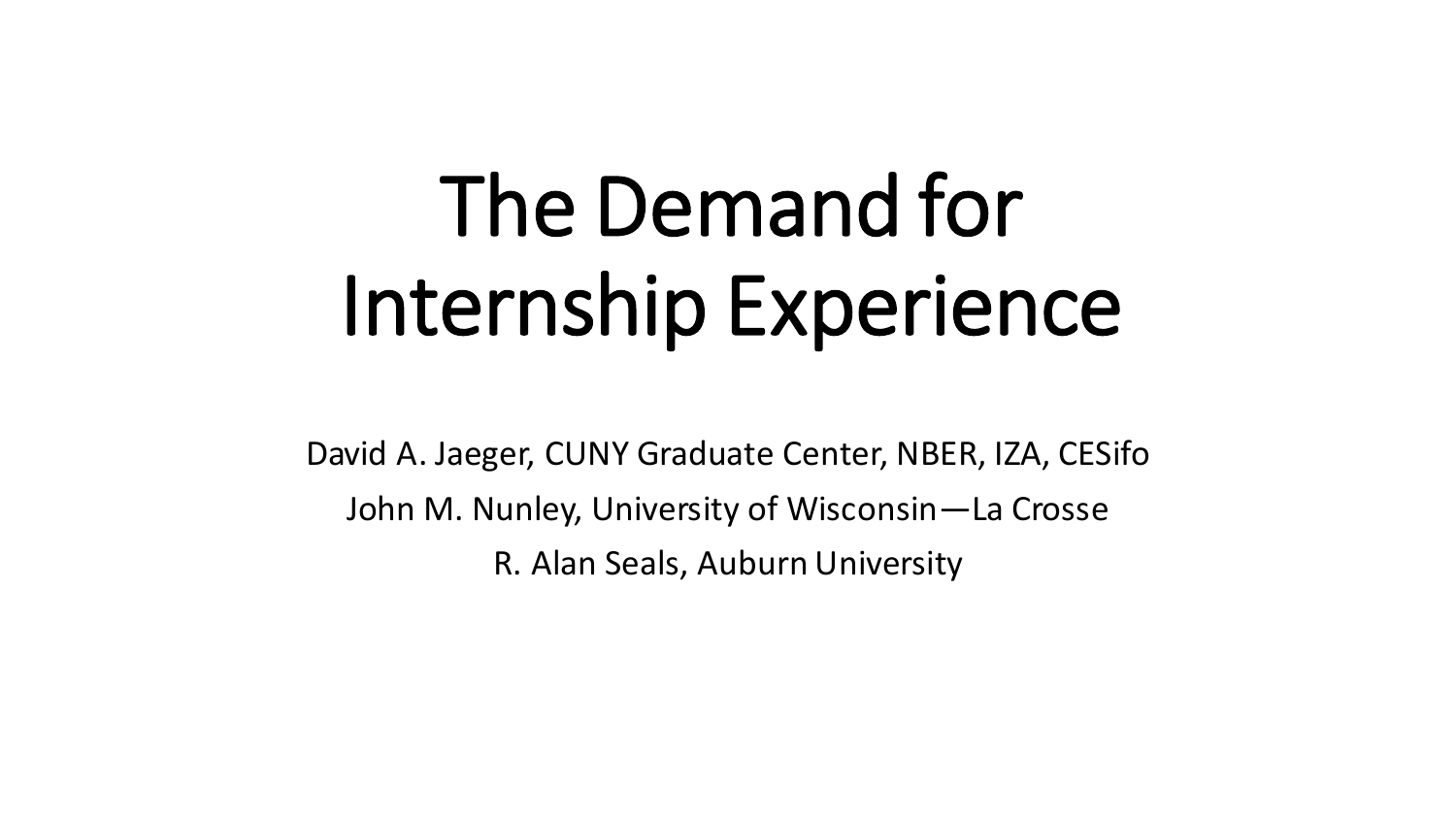### Background on the internship market: Jaeger, Nunley, Seals, and Wilbrandt (2019)

- Internships are increasingly becoming an important part of the labor market.
	- Over half of college students intern
	- Many internships turn into jobs
- Internships tend to be unpaid (62%), and they tend to be part time (72%).
- Strong link between paid/unpaid and part-time/full-time status:
	- Part-time internships tend to be unpaid (75%)
	- Full-time internships tend to be paid (71%)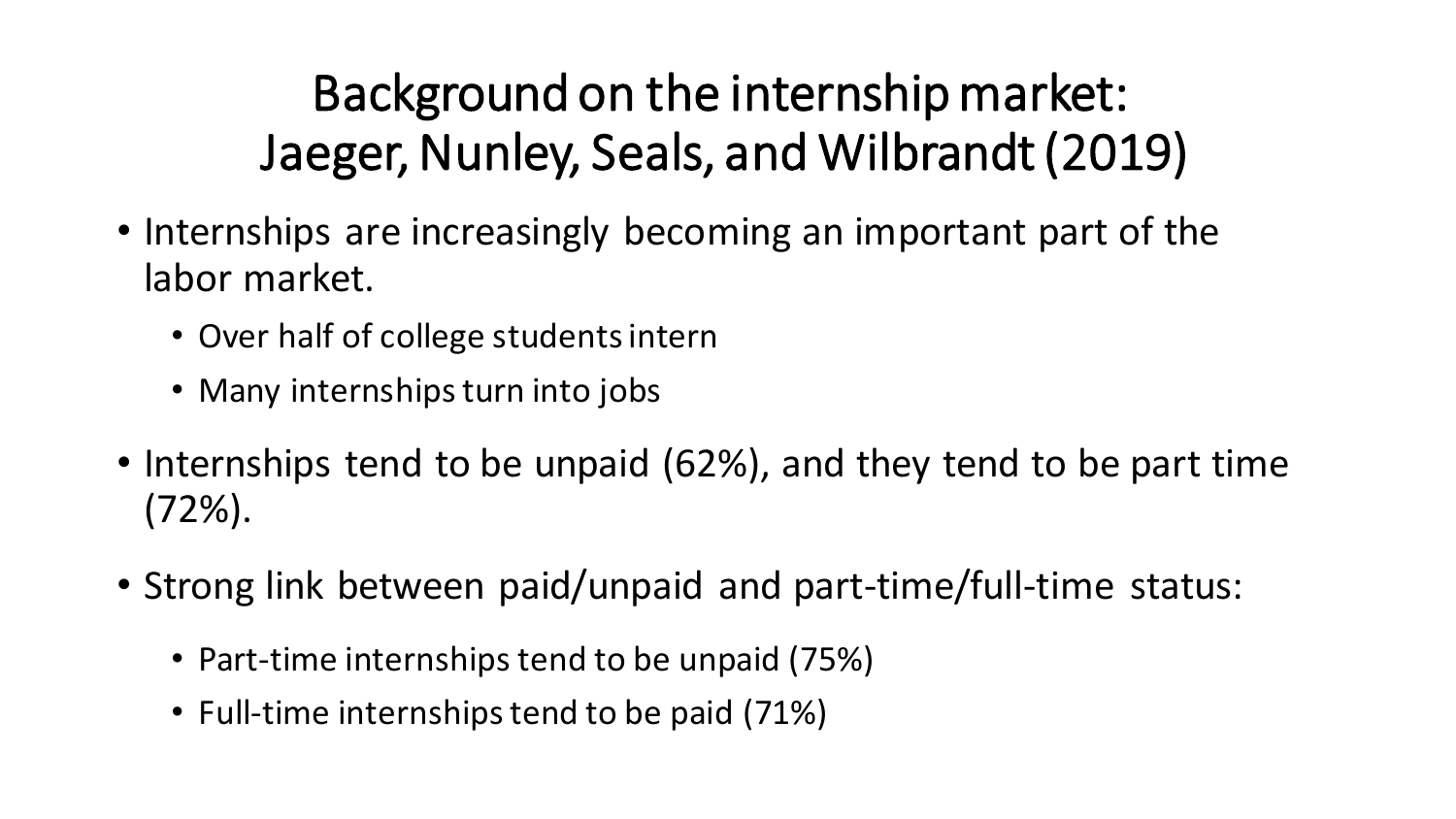#### Internships per 100,000 18-25 year olds

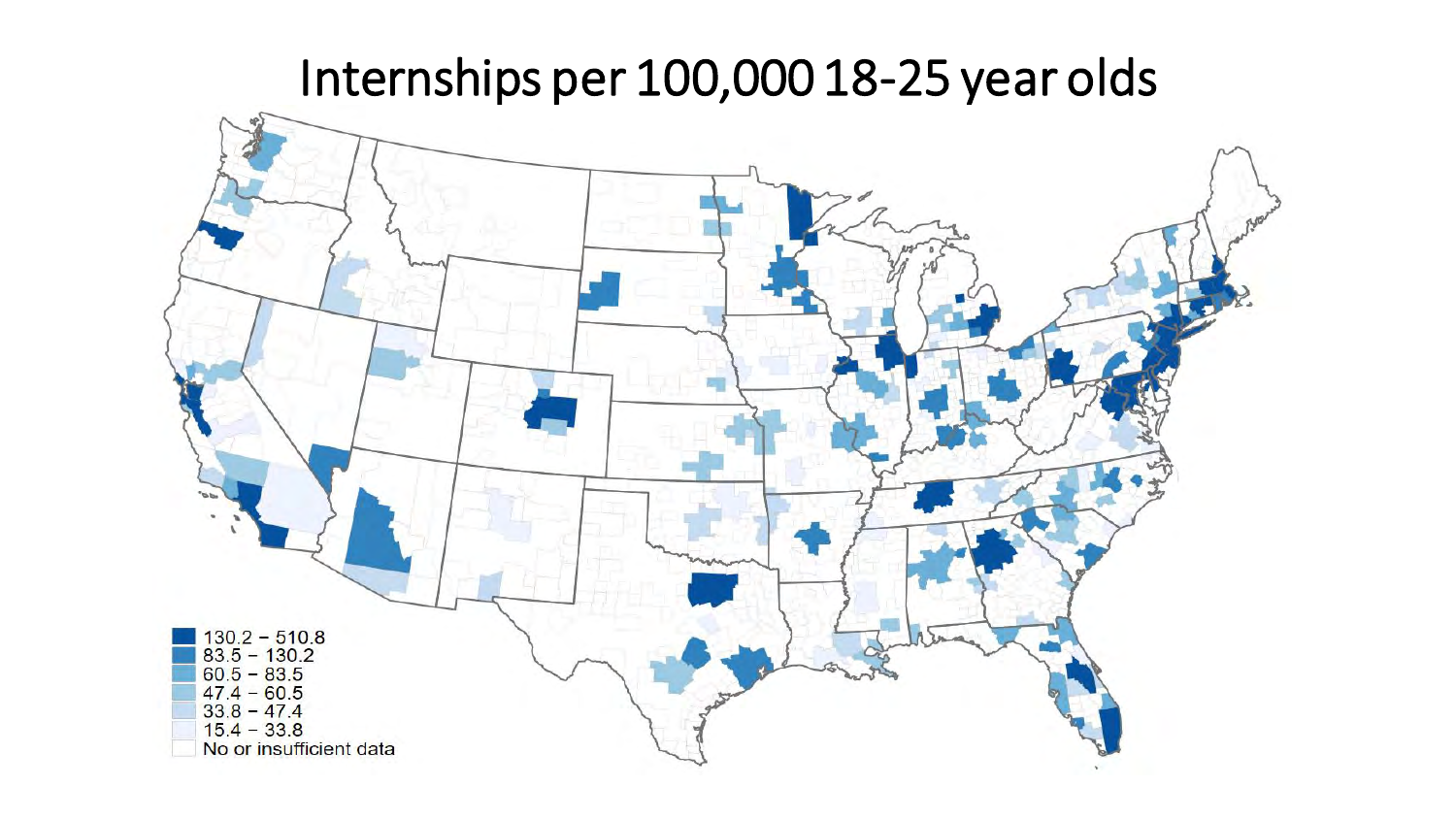### Background on the internship market: Jaeger, Nunley, Seals, and Wilbrandt (2019)

- Internships are more common in the following occupation categories:
	- Business and financial operations
	- Arts, design, entertainment, sports, and media
	- Sales
- The internship market behaves much like the regular labor market.
	- When the internship is more "job-like", firms tend to pay.
	- When unemployment is low, firms are more likely to pay.
	- In areas with higher minimum wages, firms are less likely to pay.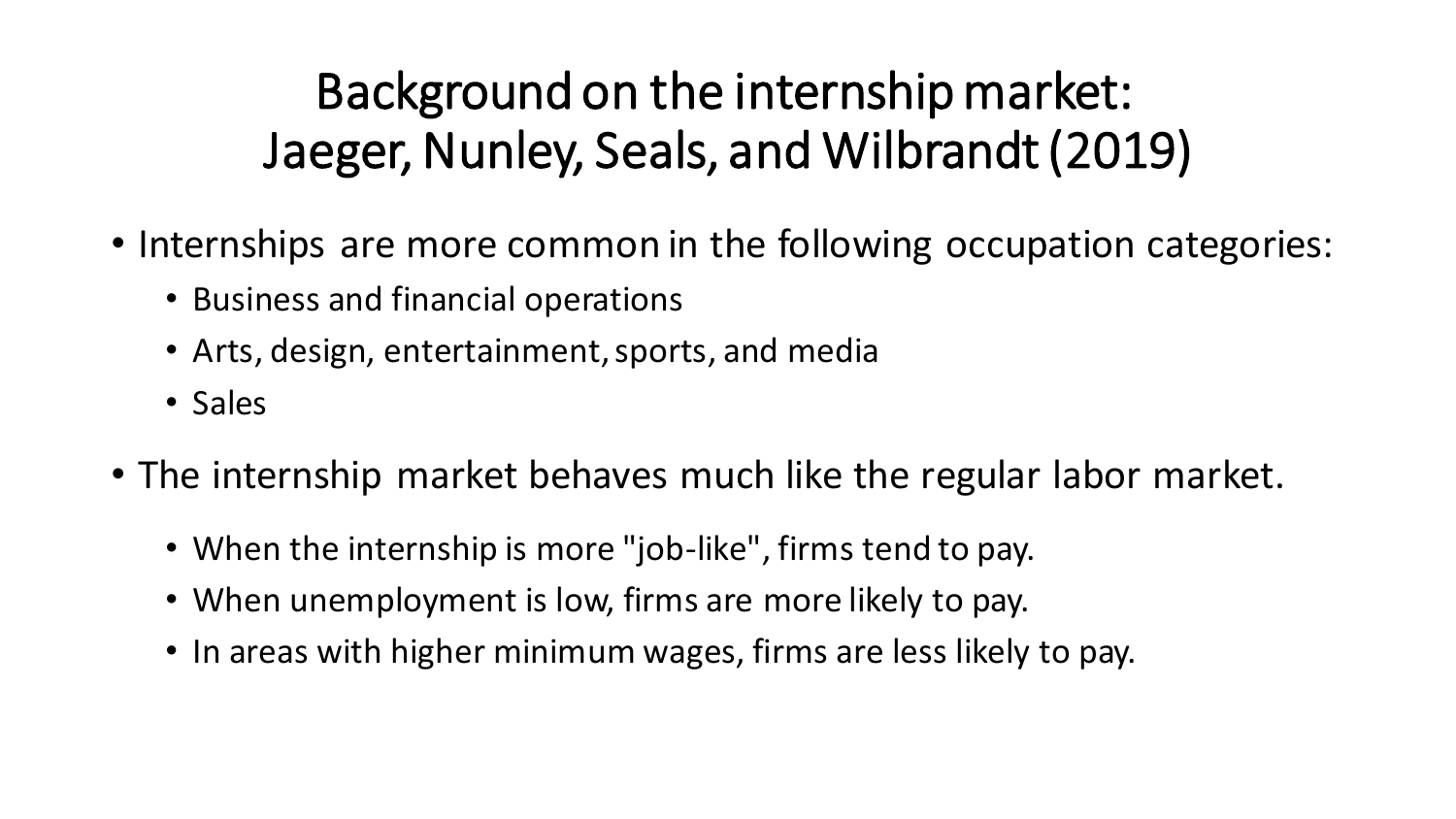#### Do internships help students in the labor market?

- Lots of anecdotal evidence that internships lead to regular employment.
- Studies tend to find a positive correlation between interning and employment outcomes.
- Only two studies rely on randomized or natural experiments to measure the causal effect of interning:
	- Nunley et al. (2016)
		- 14% higher probability of receiving callbacks from employers
	- Saniter et al. (2018)
		- 6% rise in earnings over the life cycle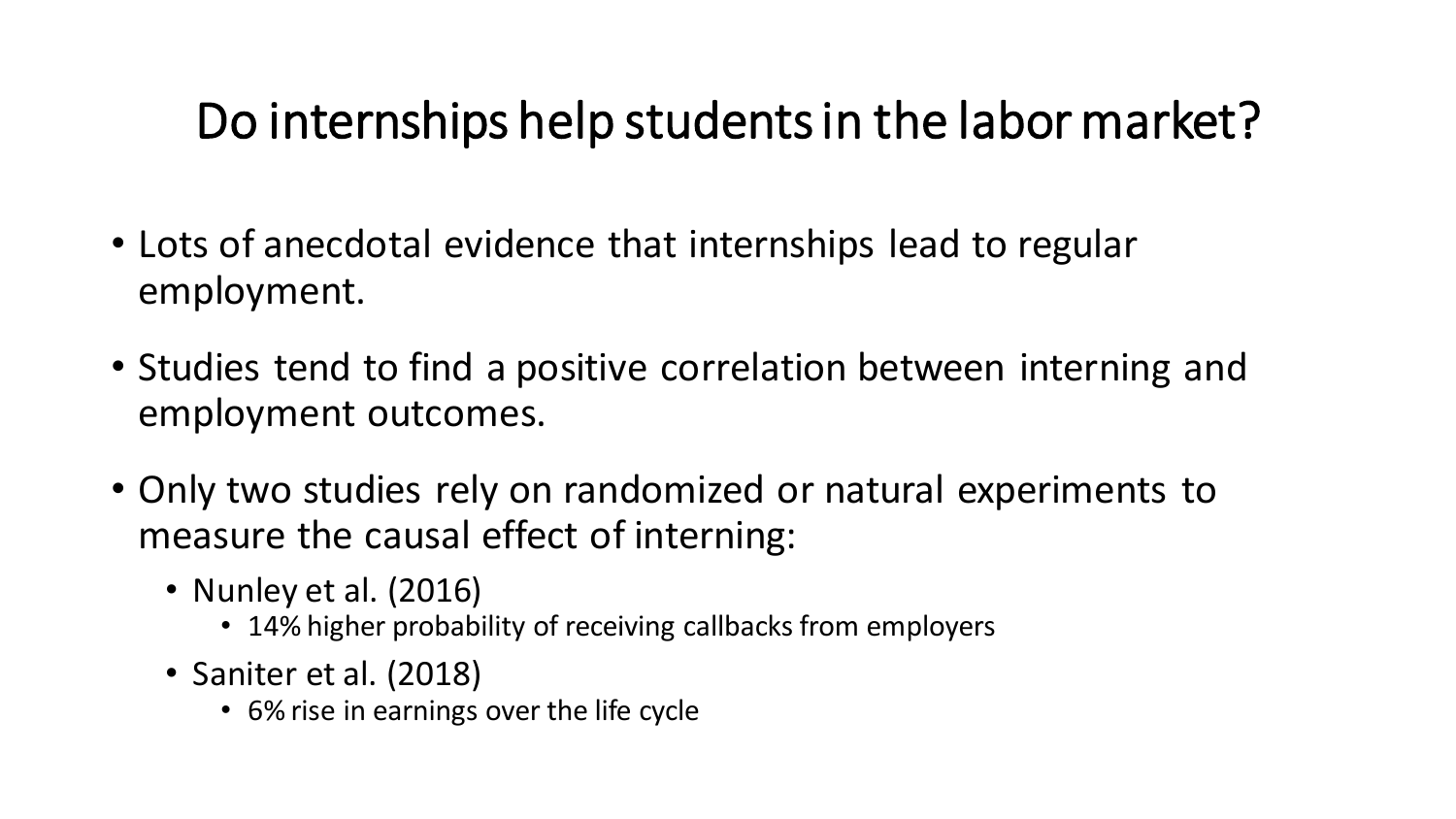### Our study

- Study initial employment prospects for new college grads using a résumé audit study.
	- Identical audits in 2016 and 2017 (March July).
	- Submitted 37,872 unique, randomly generated resumes to 9,468 job openings.
	- Résumé characteristics were randomly assigned to fictive applications, which includes 60 different types of internship experience.
	- Outcome of interest is employer callbacks (interview requests, positive responses)
- Use machine-learning algorithm to classify student internships and job openings into detailed occupation categories.
- Link audit data with the data from the Occupational Information Network (O\*NET) to examine task content of internships and jobs and how they might interact.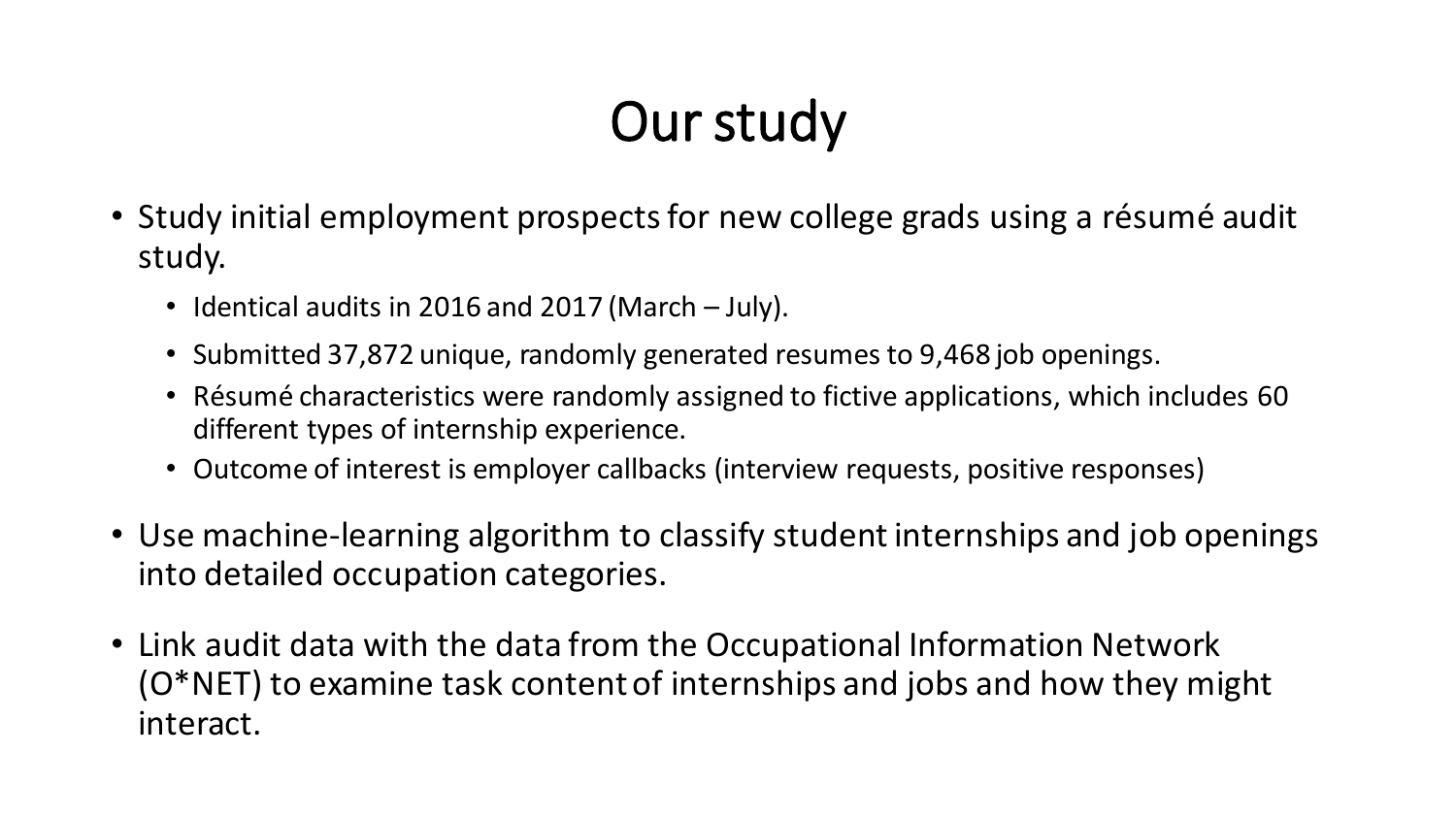# Applicant characteristics

- The fictive applicants were randomly assigned the following:
	- Name
	- Address
	- University
	- Major
	- Grade point average
	- Work experience during college
	- Basic computer skills (e.g., Microsoft Applications).
- Portions of the fictive applicants were assigned the following:
	- Minors
	- Different types of internship experience
	- Volunteer experience
	- Ability to speak Spanish
	- Receipt of study-abroad scholarships
	- Skills associated with data management, manipulation and analysis.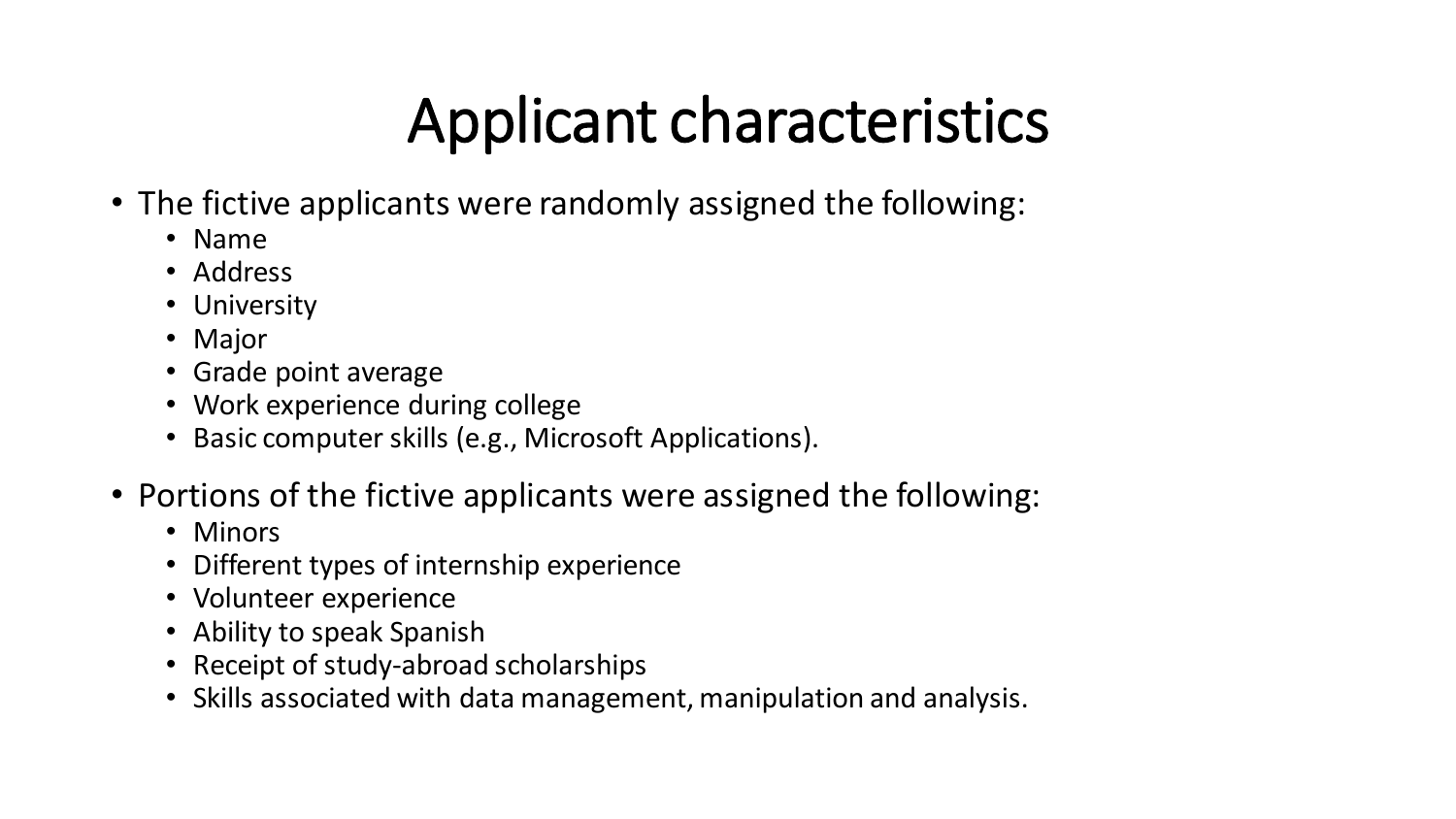### What can our data tell us?

- A large percentage of interns end up working for that same firm as an employee.
- But some do not place with the same firm.
- Some answerable questions:
	- Do internships help these students?
	- Do the characteristics of the student internships matter?
	- Do student internship characteristics interact with the tasks required by jobs?
	- Does the intensity of the tasks completed as part of the student internship afffect employer demand?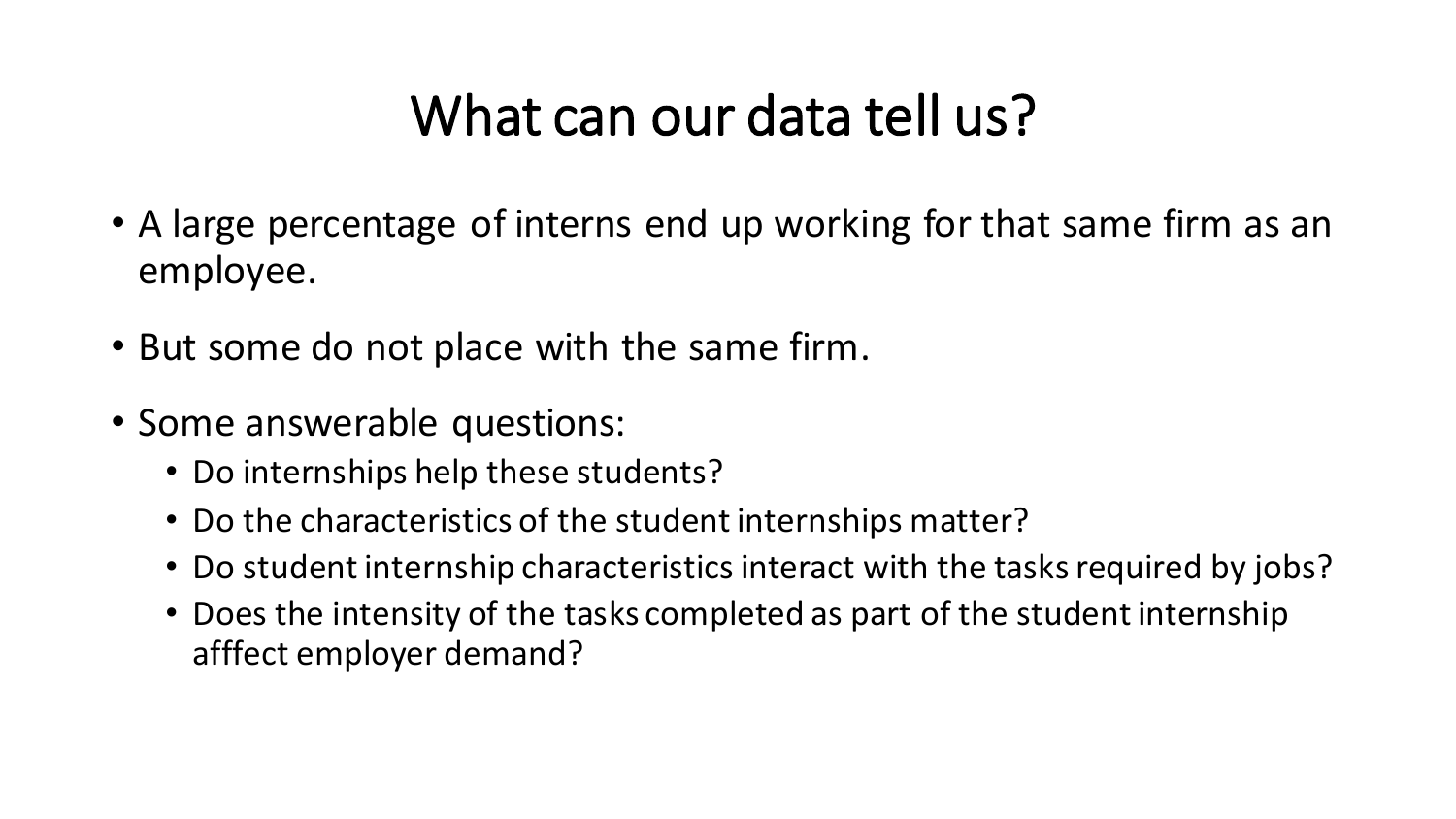#### The Effects of Internship Experience on Callback Rates

|                       | (1)                   | (2)                    |
|-----------------------|-----------------------|------------------------|
| Internship            | $0.006$ **<br>(0.003) | --                     |
| Social Internship     |                       | $0.011$ ***<br>(0.003) |
| Analytical Internship | ---                   | 0.000<br>(0.003)       |

Notes: The full sample of 37,872 observations is used, which creates 9,468 unique clusters. Standard errors with one-way clustering on job advertisements are in parentheses.  $\cdot$  p < 0.10,  $\cdot$  p < 0.05,  $\cdot\cdot\cdot$  p < 0.01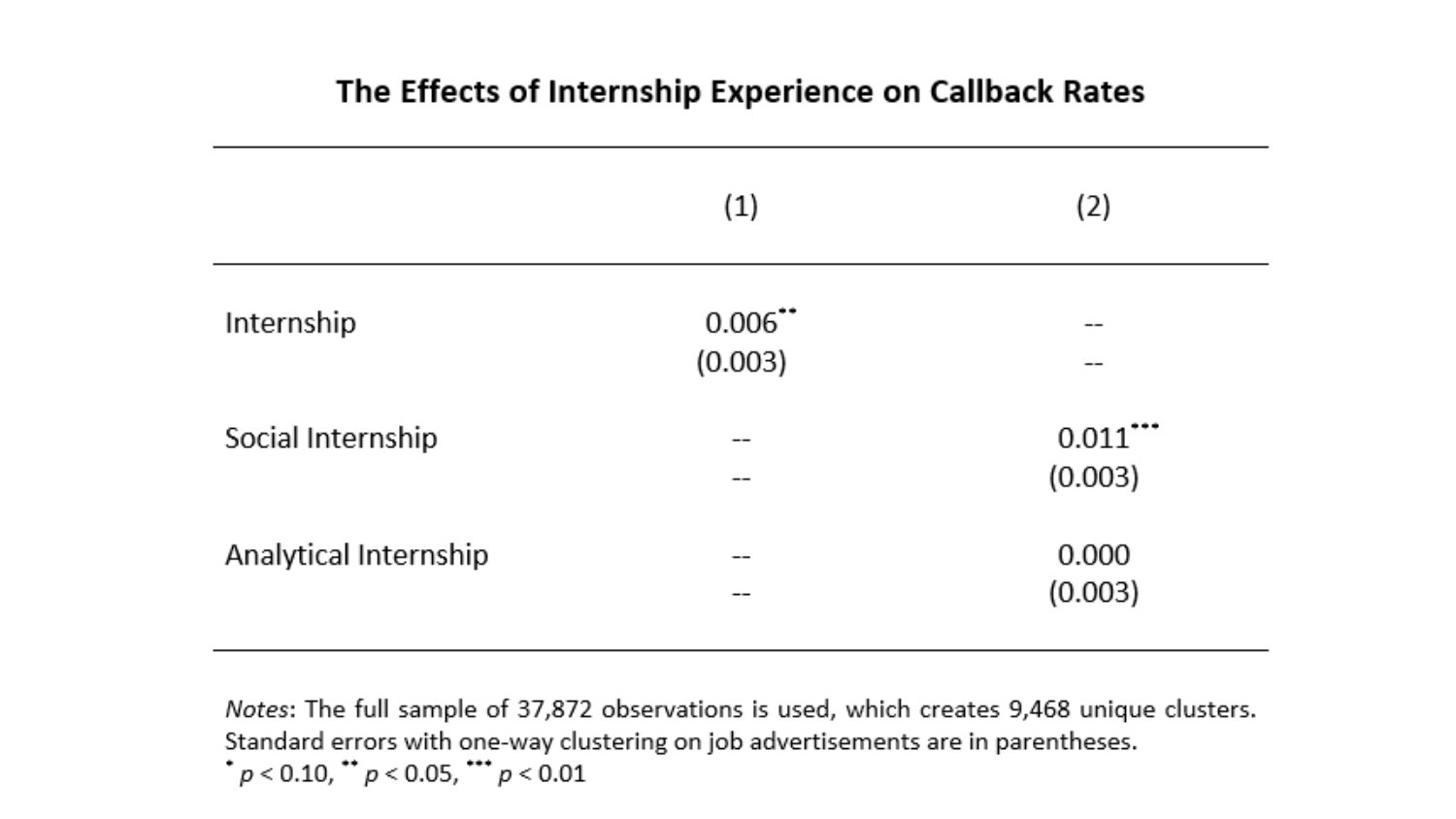# Effect sizes

- Overall, the effect of interning appears to be small.
	- Callback rate rises by about 4-5% (0.6 percentage points)
- However, the overall estimate masks some heterogeneity:
	- Overall effect is driven solely by greater returns for internships that require social interaction (e.g., persuasion, coordination, social perceptiveness).
	- These types of internship experiences raise the callback rate by about 9% (1.1 percentage points).
	- Analytical internships do not appear to affect callback rates.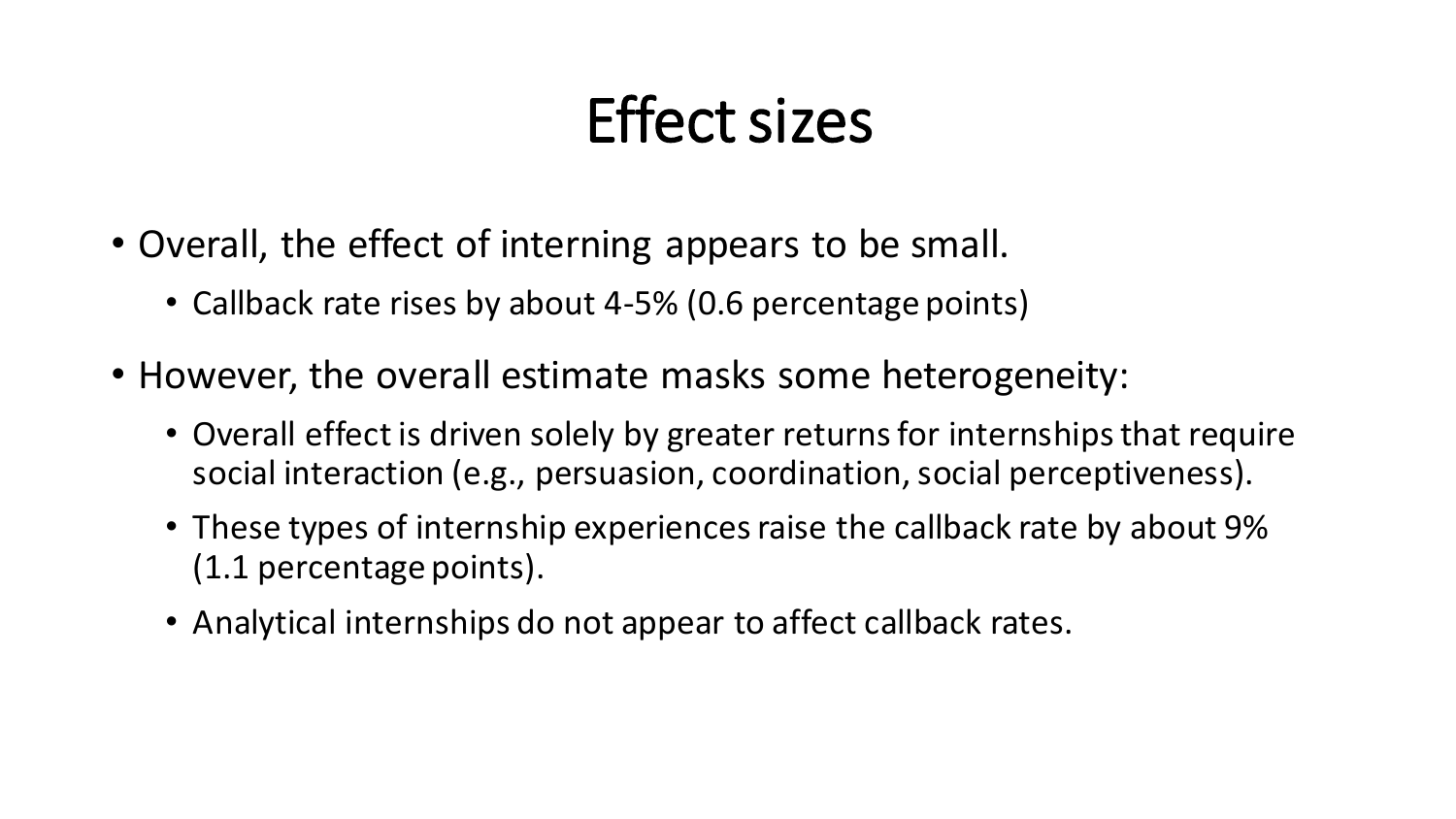# Tasks Required by Employers

- Using the occupation codes assigned to the ads, we incorporate the tasks required by firms.
- To do this, we follow Deming (2017).
- Three measures:
	- Social skill task intensity
	- Nonroutine cognitive task intensity
	- Routine task intensity
- Group these into "high" and "low" bins.
- Examine these subsamples.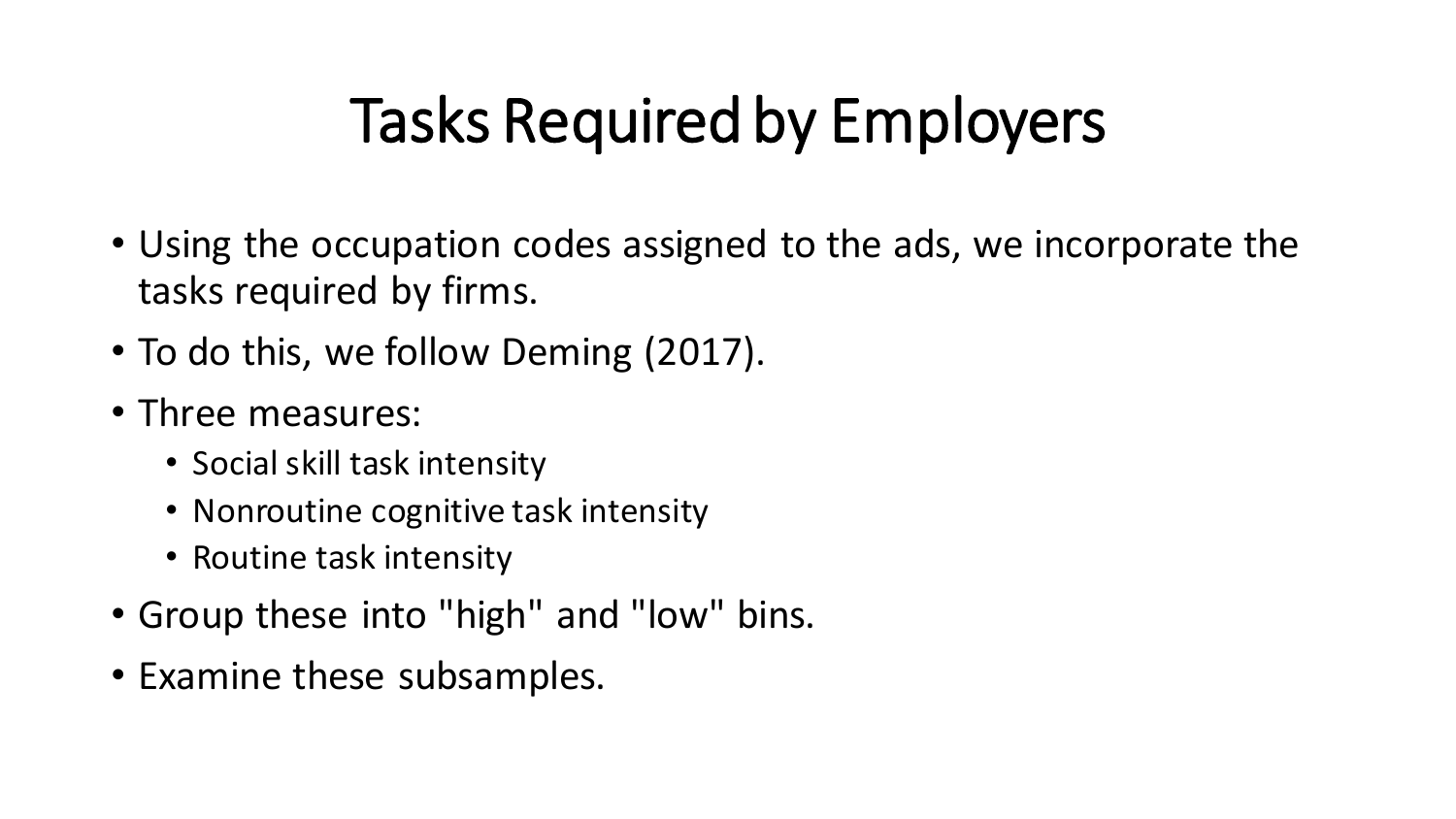|                       | Nonroutine                      |                                  |                     |
|-----------------------|---------------------------------|----------------------------------|---------------------|
|                       | Social Skills                   | Cognitive                        | Routine             |
|                       | (1)                             | (2)                              | (3)                 |
| High Task Intensity   |                                 |                                  |                     |
| Social Internship     | $0.012$<br>(0.004)              | $0.010$ <sup>**</sup><br>(0.005) | 0.014<br>(0.004)    |
| Analytical Internship | $-0.000$<br>(0.004)             | $-0.001$<br>(0.005)              | 0.003<br>(0.004)    |
| Ν                     | 27,804                          | 21,100                           | 23,416              |
| Low Task Intensity    |                                 |                                  |                     |
| Social Internship     | $0.008$ <sup>*</sup><br>(0.005) | $0.012$ <sup>**</sup><br>(0.005) | 0.007<br>(0.006)    |
| Analytical Internship | 0.001<br>(0.005)                | 0.001<br>(0.005)                 | $-0.005$<br>(0.006) |
| Ν                     | 10,068                          | 16,772                           | 14,456              |

#### The Effects of Internship Experience on Callback Rates by Task Intensity

Notes: The top panel examines a subsample of jobs assigned high values for social skill task intensity, nonroutine cognitive task intensity, and routine task intensity, while the bottom panel examines a subsample of jobs assigned low values for the task content variables. Standard errors with one-way clustering on job advertisements are in parentheses.

 $^{\star}$   $p < 0.10,$   $^{\star\star}$   $p < 0.05,$   $^{\star\star\star}$   $p < 0.01$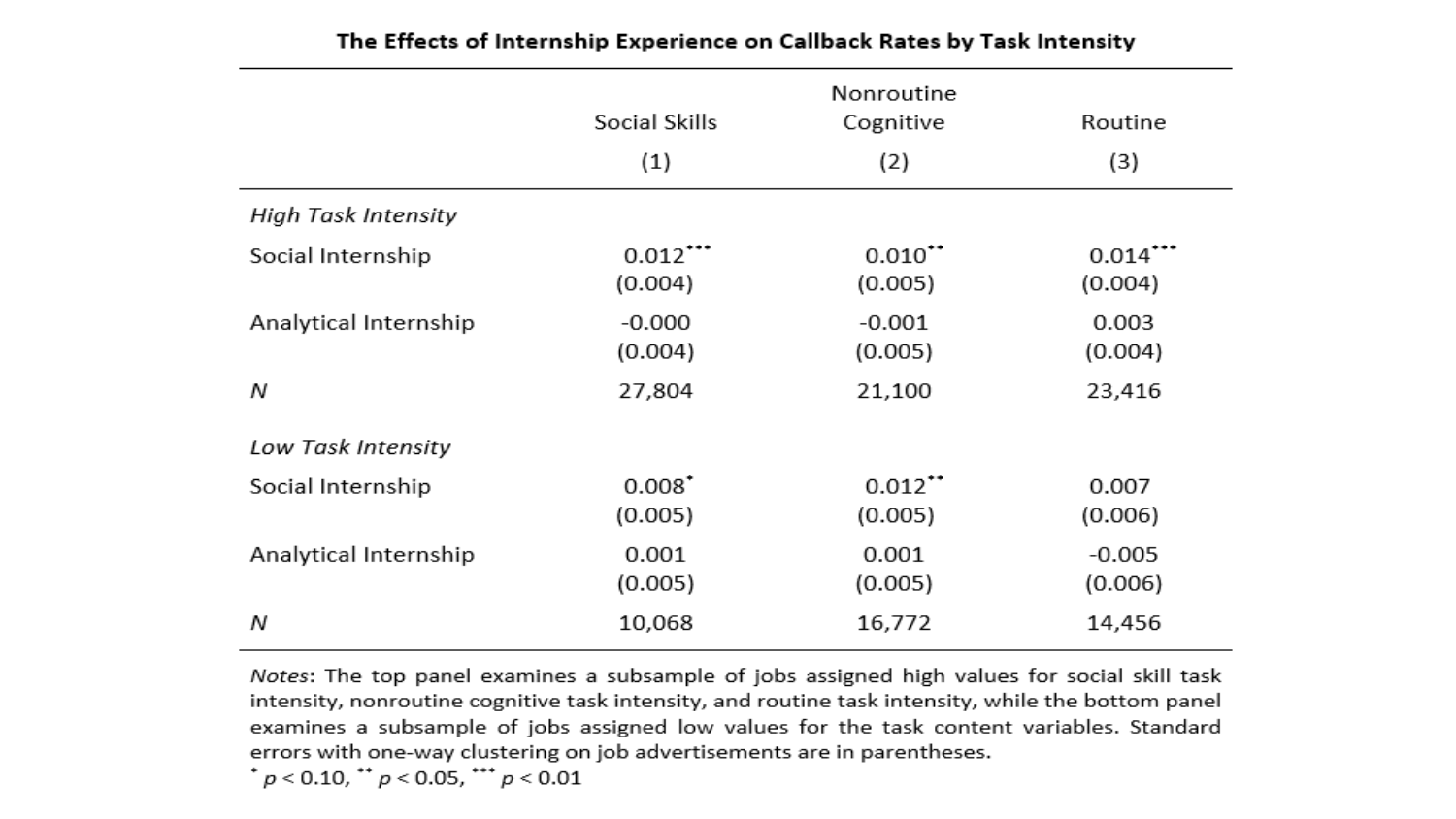### Examining employer responses to task intensity

- Examine a subset of the data that includes only applicants with internship experience.
- For each detailed occupation, we compute share of applicants receiving callbacks and the average of each task intensity measures for the student internships.
- Measure employer responses (i.e. callback rates) against increases in task intensity.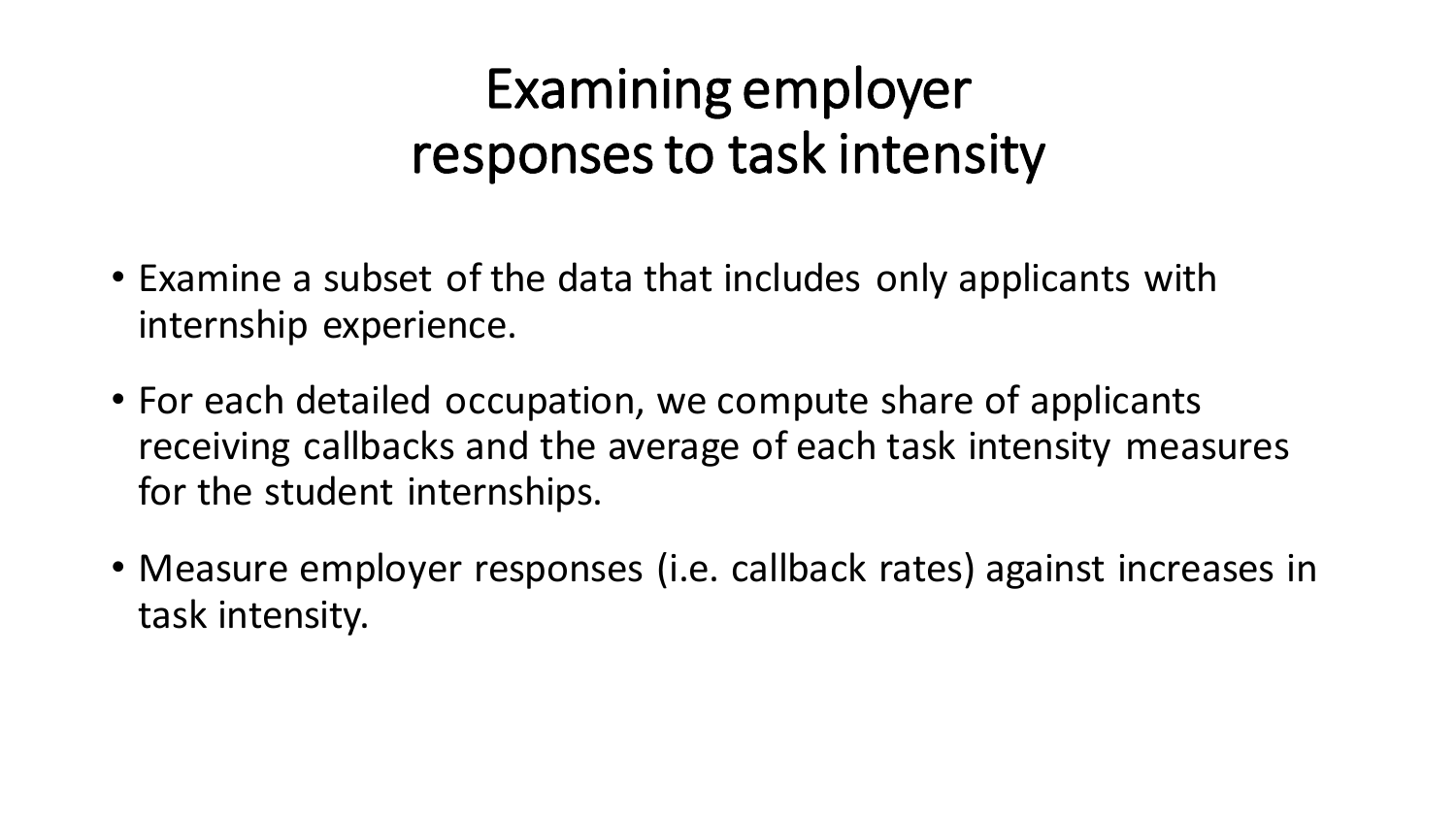#### **Scatterplot with Linear Fit**

Share Receiving Callbacks versus Social Skill Task Intensity

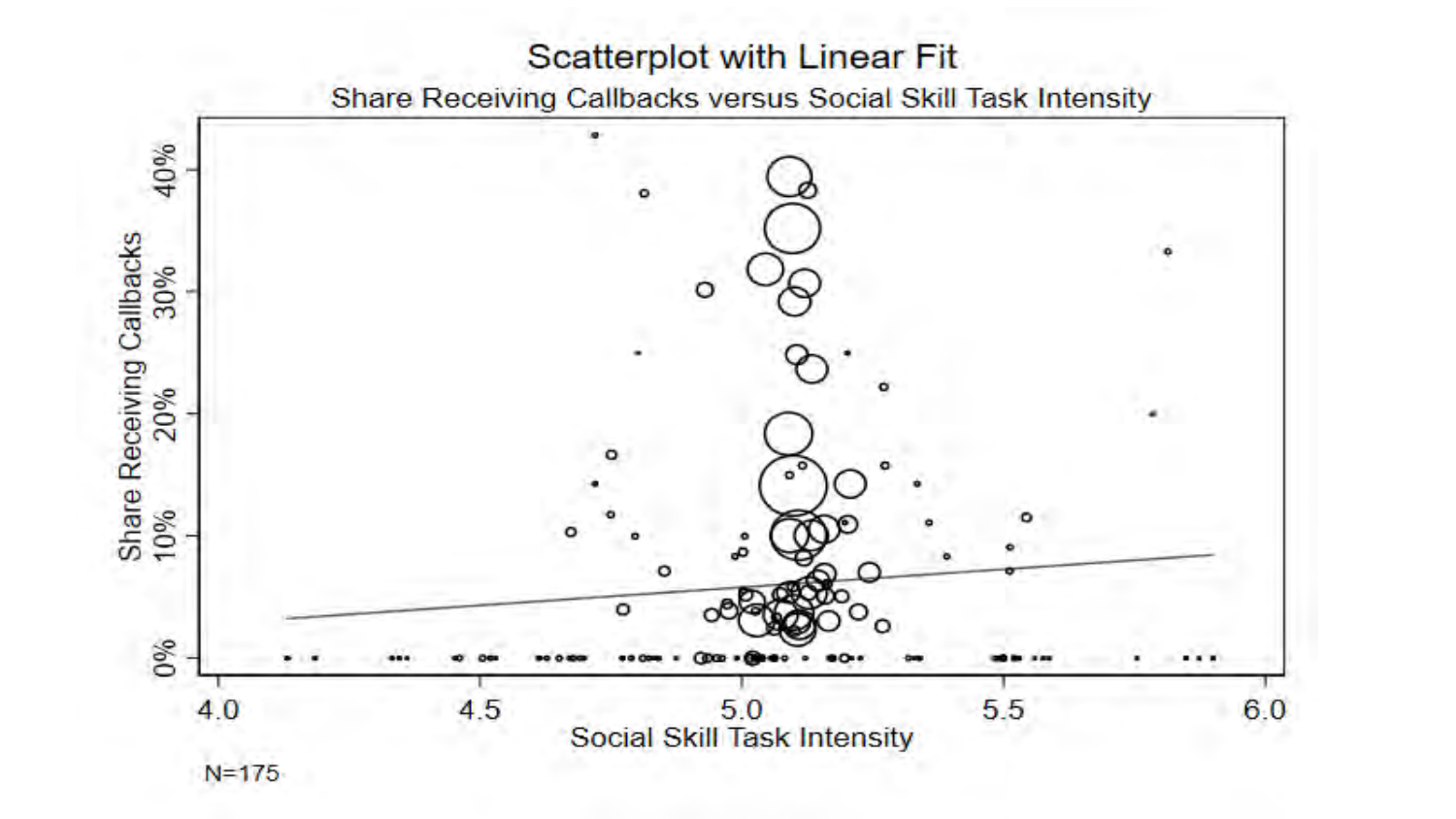#### Scatterplot with Linear Fit

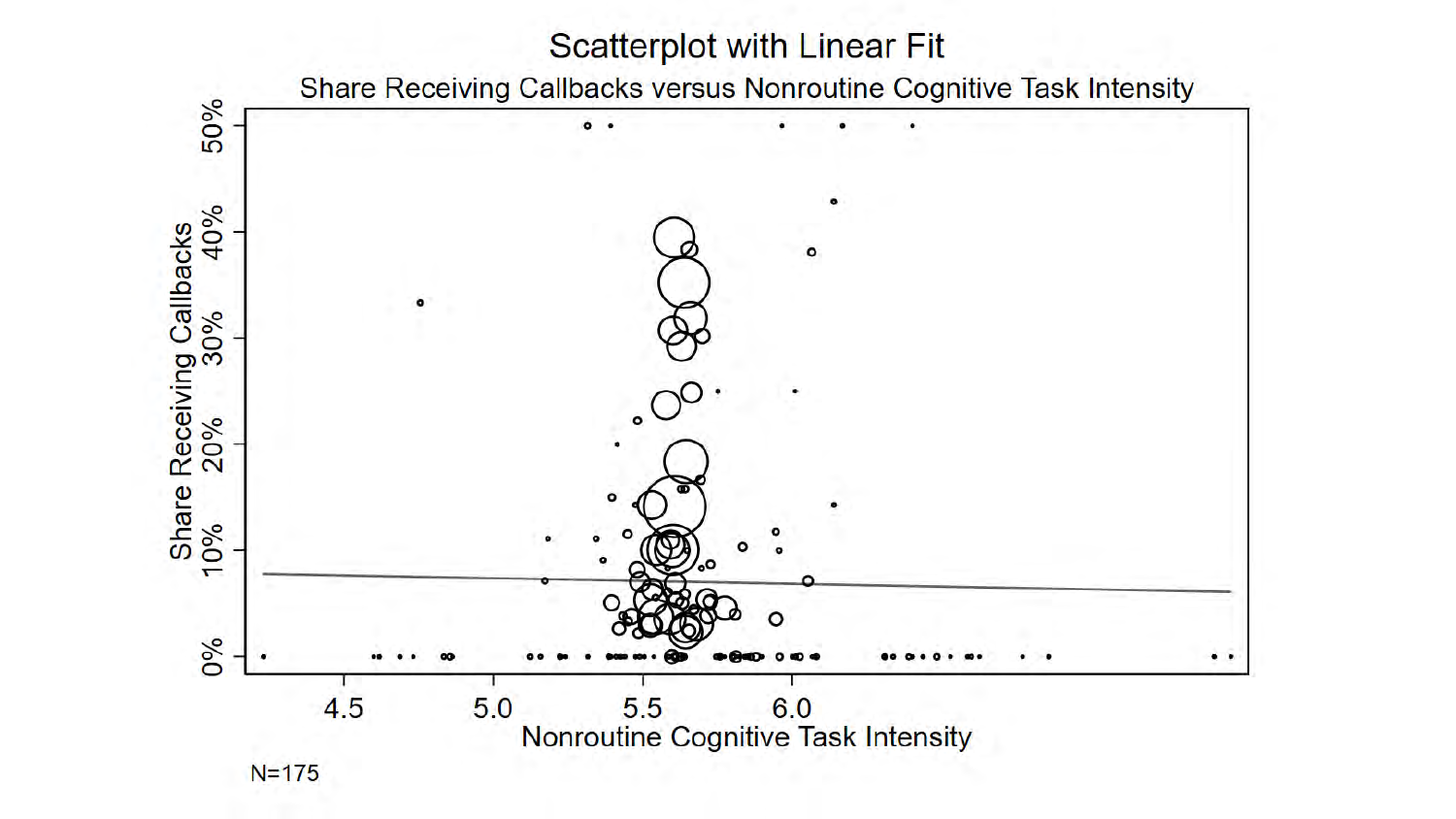#### **Scatterplot with Linear Fit**



 $N = 175$